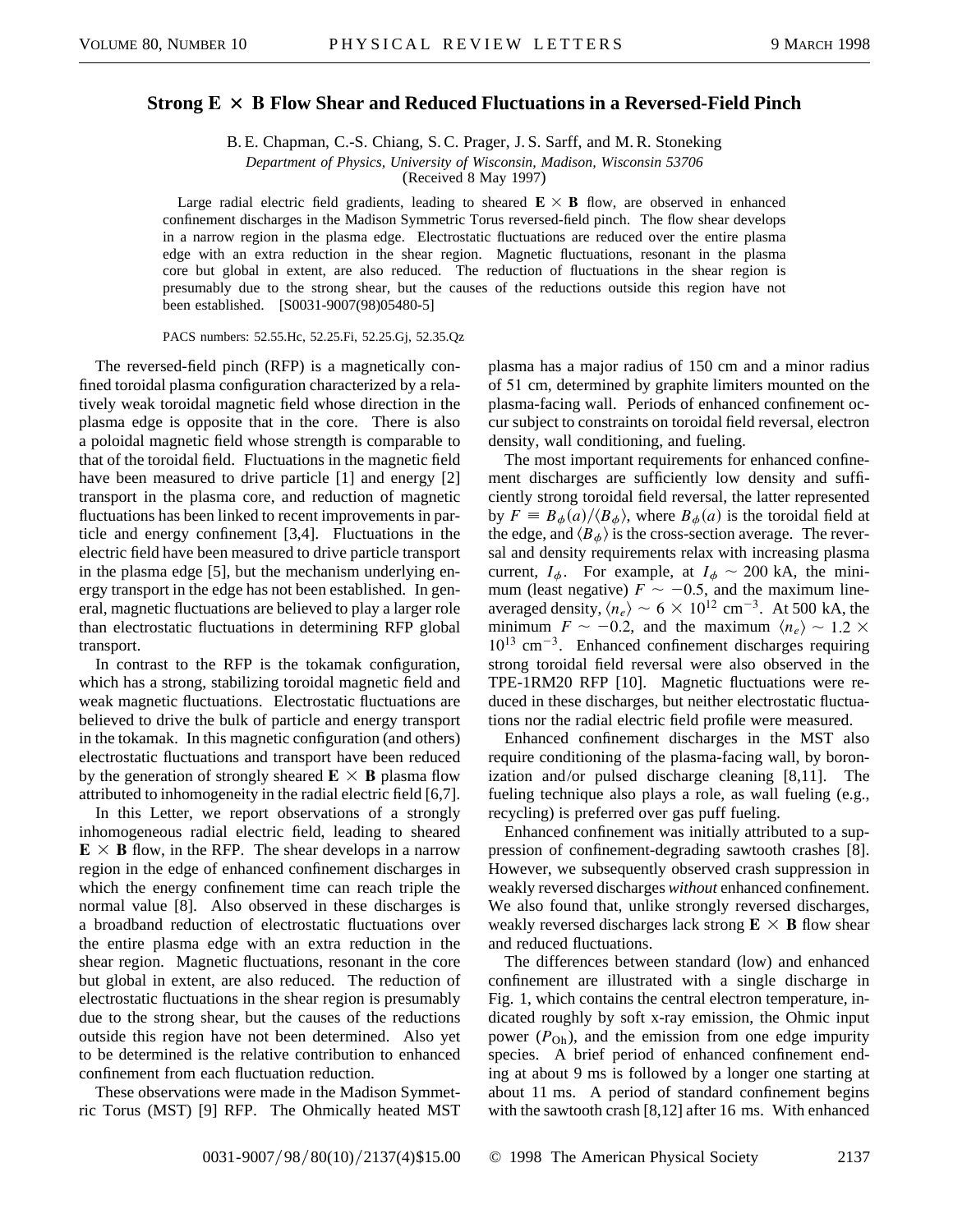

FIG. 1. (a) The ratio of two soft x-ray signals  $\propto$  core electron temperature, (b) Ohmic input power, (c) C III (464.7 nm) radiation, and (d) surface poloidal voltage in a discharge with a period of enhanced confinement (EC) followed by a period of standard confinement. Small dynamo events (SDE's) occur throughout the EC period. There is also a brief EC period ending at 9 ms.

confinement, the central electron temperature is higher, *P*Oh is lower, and radiation power loss from edge impurities and neutral fuel atoms ( $H_{\alpha}$ , not shown) is reduced.

Because of the increase in stored thermal energy and the reduction of  $P_{\text{Oh}}$ , the enhanced energy confinement time,  $\tau_E \equiv$  (stored thermal energy)/(Ohmic input power) is  $\geq$ 3 ms, a roughly threefold improvement over the standard  $\tau_E$  of 1 ms [8]. Note that the enhanced  $\tau_E$  averages over small dynamo events (described in the next paragraph), which momentarily degrade confinement. Accompanying the improved energy confinement is a poloidal beta  $\equiv$  (plasma thermal pressure)/(edge poloidal magnetic pressure) of  $\geq 7\%$ . The particle confinement time is unknown due to uncertainty in the particle source rate, but low  $H_{\alpha}$  (or  $D_{\alpha}$ ) radiation and a constant or rising  $\langle n_e \rangle$ indicate that particle confinement likely improves.

Sawtooth crashes are observed in the surface poloidal voltage [Fig. 1(d)], which increases with an increase in the toroidal flux in the plasma volume. Thus, sawtooth crashes are dynamo events, characterized by the generation of poloidal plasma current and toroidal flux. During periods of enhanced confinement, dynamo events occur with substantially lower amplitude than sawtooth crashes, and unlike sawtooth crashes, which originate in coreresonant  $m = 1$  magnetic fluctuations, these small dynamo events originate in edge-resonant  $m = 0$  magnetic fluctuations [8].

Most of the data discussed in the remainder of this Letter was gathered using probes inserted into the edge of MST plasmas with  $I_{\phi} = 200$  kA and  $\langle n_e \rangle \sim 5 \times 10^{12}$  cm<sup>-3</sup>. Magnetic sensing probes were used to measure  $\mathbf{B}(r)$ , and

Langmuir probes were used to measure radial profiles of  $V_p$  (plasma potential),  $E_r$  (radial electric field)  $= -\nabla(V_p)$ ,  $V_f$  (floating potential), and  $J_s$  (ion saturation current).  $V_p$ was measured using the swept probe technique. On each of the Langmuir probes a shield was installed to block the small population of superthermal (fast) electrons present in the plasma edge [1]. Fast electrons can render the probe signals unreliable (e.g., from the sudden onset of thermionic electron emission) and lead to rapid destruction of the probes. Comparisons of Langmuir probe data with and without the shield show that its presence does not significantly affect the shape of the equilibrium profiles. Each data point in the profiles presented below is an ensemble average of time-averaged data from 10–30 similar discharges. The time windows are of varying length, chosen to avoid sawtooth crashes but averaging over small dynamo events in the enhanced confinement case. Error bars represent the statistical variation in the ensemble averages.

The radial electric field and its gradients are relatively small in standard (low confinement) discharges, but both become large in a narrow region in the edge of enhanced confinement discharges. The profiles of  $V_p(r)$  and  $E_r(r)$ for both cases are shown in Fig. 2. The shear in **B** is relatively weak in the plasma edge, so  $E_r(r)$  approximates the shape of the  $E \times B$  flow profile. The maximum in  $E_r$  lies about 5 cm outside of the toroidal field reversal radius (across which the toroidal field changes direction). The positive  $E_r$  (pointing out of the plasma) in the shear region is in contrast to the negative *Er* typical of the shear region in tokamaks and other devices [6], except in the case where a positive  $E_r$  was imposed with an insertable biased probe [13].

From the radial force balance equation,  $E_r =$  $\nabla P(nZe)^{-1} - (\mathbf{V} \times \mathbf{B})_r$ , the radial electric field is a function of the local pressure gradient  $(\nabla P)$  and fluid velocity  $(V)$  [14]. For majority ions, the typical pressure gradient makes a negative contribution to  $E_r$ , thus implying for the MST that the (as yet unmeasured)  $V \times B$ term must make a large positive contribution. As there is no external source of momentum input, **V** must be self-generated.

The floating and plasma potentials (Fig. 2) are related by  $V_f = V_p - \alpha T_e$ , where  $\alpha$  is  $\sim$  constant, and  $T_e$  is the electron temperature. Thus, for a reasonable  $T_e(r)$ , increasing with decreasing minor radius, the positive jump in  $V_f$  is consistent with the jump in  $V_p$ . In standard discharges [Fig. 2(g)], there is no increase in  $V_p$ , and  $V_f$  decreases steadily with decreasing radius. With  $\alpha =$ 2.5 (calculated from MST parameters), one estimates  $T_e$  (46 cm)  $\sim$  16 eV and  $T_e$  (44 cm)  $\sim$  32 eV for the enhanced confinement case, suggesting that the electron temperature doubles going from outside to inside the region of strong shear. However, these numbers very likely underestimate  $T_e$ , as effects such as secondary electron emission add a positive offset to  $V_f$  everywhere.

Comparing the enhanced confinement and standard profiles in Figs. 2(d) and 2(h),  $J_s \sim n_e T_e^{1/2}$  and  $\nabla J_s$  are both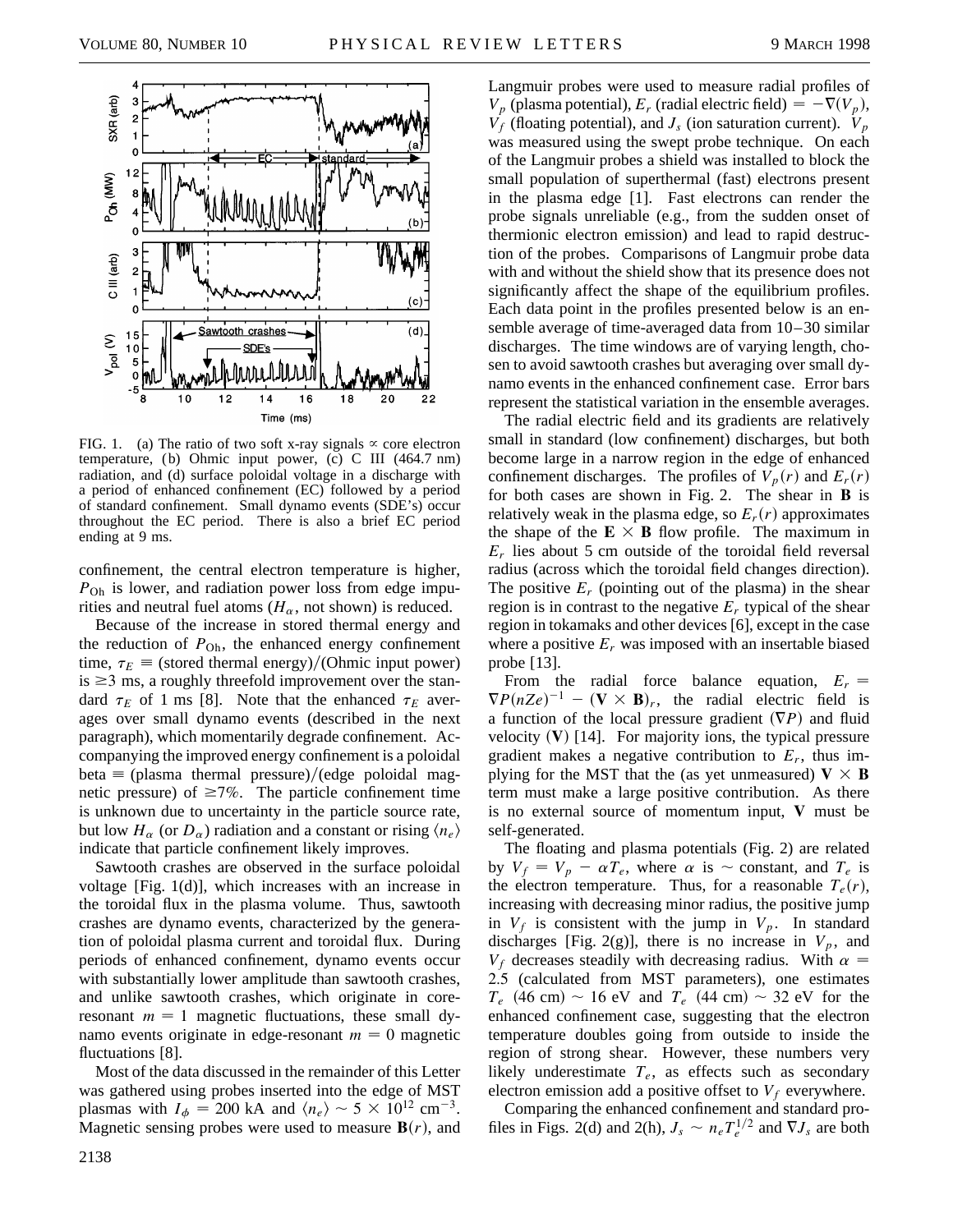

FIG. 2. Profiles of (a) radial electric field, (b) plasma potential, (c) floating potential, and (d) ion saturation current in enhanced confinement discharges. Profiles in  $(e)$ – $(h)$  are for standard (weakly reversed) discharges. The plasma edge is at 51 cm.

larger in the enhanced confinement case over most of the plasma edge, implying that  $\nabla n_e$  and/or  $\nabla T_e$  are larger. The enhanced confinement profile is steepest in two locations (indicated by solid lines) that overlap the shear region, but it is flat in the center of the shear region. The increase of  $\nabla n_e$  and/or  $\nabla T_e$  in the region of strong shear is consistent with this region acting as a barrier to transport [the local flattening of  $J_s(r)$  where  $E_r$  peaks may result from a minimum in the flow shear].

The reduction of electrostatic and magnetic fluctuations during a period of enhanced confinement is shown in Fig. 3. The floating potential measured 2 cm from the plasma edge is shown in Fig.  $3(a)$ , and in Fig.  $3(b)$  is shown the normalized rms fluctuation in the magnetic field, *b*rms, measured with an array of magnetic pickup coils at the plasma edge. Before and after the period of enhanced confinement, fluctuation levels are substantial, and confinement is degraded. The surface poloidal voltage is included in Fig. 3(c) to show the timing of the small dynamo events. Each event momentarily increases fluctuations, but the time between events, which can be as short as  $\sim$ 0.1 ms (e.g., refer to Fig. 1 around 12 ms), is relatively long in this discharge, and the time-averaged fluctuation amplitudes are particularly low.

The dominant contributors to  $b_{\text{rms}}$  are core-resonant global tearing modes with poloidal mode number  $m = 1$ and toroidal mode numbers  $n = 6 - 10$ . Also important



FIG. 3. (a) The floating potential 2 cm from the plasma edge, (b) rms fluctuation in the magnetic field normalized to the total field at the edge, and (c) surface poloidal voltage during a discharge with a period of enhanced confinement.

is the  $(m, n) = (0, 1)$  mode, resonant at the toroidal field reversal radius near the plasma edge. The (0,1) amplitude, and *b*rms, increase momentarily with each small dynamo event [8]. A common feature of the  $m = 1$  modes during enhanced confinement is that their normally steady growth between sawtooth crashes is absent [8]. In some discharges, like the one in Fig. 3,  $b_{\text{rms}}$  drops to  $\sim$ 1% between small dynamo events. This is close to the record low  $b_{\rm rms} \sim 0.8\%$  achieved recently in the MST when edge auxiliary poloidal current was applied with the goal of reducing  $b_{\rm rms}$  [4].

The reduction of electrostatic fluctuations during enhanced confinement occurs over the entire edge plasma and over a broad range of frequencies  $(1-250 \text{ kHz})$ . This is illustrated in Fig. 4. The enhanced confinement and standard profiles of the total fluctuation power in  $V_f$  are shown in Fig. 4(a). These profiles result from frequency integration over the ensemble power spectrum at each radius. Also shown is the enhanced confinement profile of  $E_r$  from Fig. 2(a). In addition to the roughly tenfold reduction of fluctuation power over the entire edge plasma, the enhanced confinement profile also exhibits a further reduction in the region of strong shear. The two local reductions in the standard profile may arise from the fact that only global data such as  $P_{\text{Oh}}$  are used for classification of standard and enhanced confinement discharges [we are unable to measure  $E_r(r)$  in a single discharge]. One can identify enhanced confinement without ambiguity, but some standard discharges may possess local fluctuation reduction without a reduction of  $P_{\text{Oh}}$ , producing the ensemble profile in Fig. 4(a).

The reduction of electrostatic fluctuations in the shear region can occur due to the strong shear if the  $E \times B$ flow shearing rate is larger than the rate of turbulent radial scattering of fluctuations due to the ambient turbulence (in the absence of  $\mathbf{E} \times \mathbf{B}$  flow shear) [15–17]. This is referred to as the strong shear criterion. For enhanced